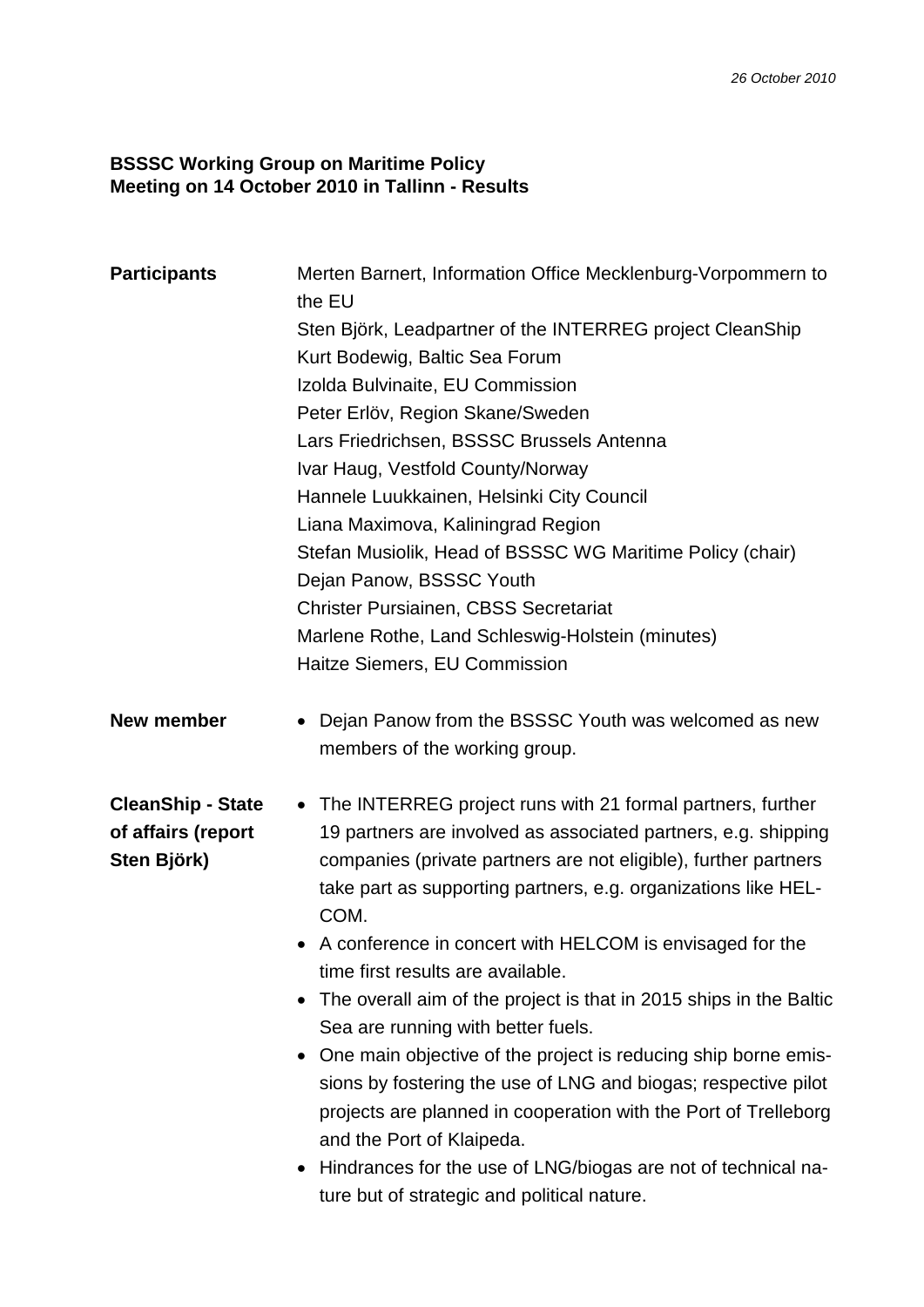- Also safety problems and time-dependent problems by refuelling ships have to be solved.
- For the latter cassette solutions (small rolling tanks adjusted to short voyages) and floating fuelling stations are under discussion.
- First pilot solutions are envisaged for cruise ships and ferries, further types of ships will follow.
- Sten Björk reported on the WAB project (Wetland Algae Biogas) the city and the region of Trelleborg are involved in. The project aims at generating biogas from algae and residues from wetlands and at the same time decreasing nutrients from farmlands and the sea.
- The use of biogas will be promoted in particular for ships cruising in ecologically sensible areas.
- On October 20/21 a first partner meeting of the CleanShip project takes place in Trelleborg. The official Kick off Seminar takes place on November 18/19 in Stockholm. Stefan Musiolik will participate as chairman of the BSSSC Working Group and representative of the State Chancellery of Land Schleswig-Holstein.
- A progress report on the CleanShip project will be tabled on the occasion of the Maritime Day in May 2011.
- **Political Committee**  Task of the body is to link the project with politics.

**to the CleanShip** 

**project**

- In order to come to harmonized solutions and to implement these solutions in the whole Baltic Sea region it is necessary to involve the regional and national political level and the relevant stakeholders in the project development.
	- Having this in mind it is recommended to acquire representatives from BSSSC, CBSS, BSPC, BPO, the ship owner's side and the EU Commission for the Political Committee.
	- It is recommended to link the meetings of the Political Committee (approx. twice a year) with other important events in the region.
- **The view of the EU** Haitze Siemers/EU COM appreciated the project and its gov-**COM** ernance approach very much, it could serve – if successful – as a model of good governance also beyond the BSR; he will inform other COM colleagues on this project.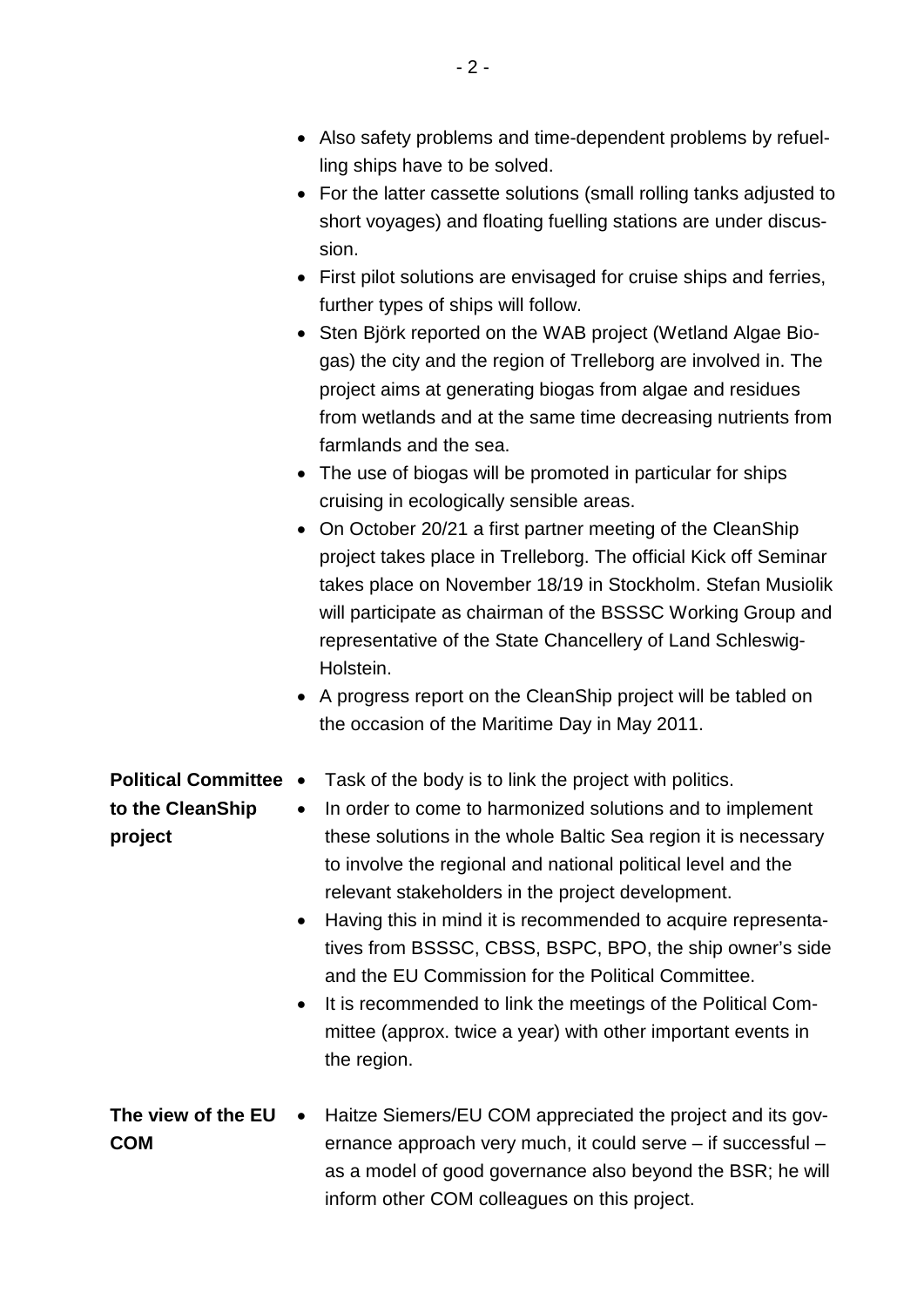|                                                  | From the COM's view the presented approach (involving all<br>relevant levels) is exactly the way the EU Baltic Sea Strategy<br>should work.<br>In particular the involvement of the Member States via CBSS<br>$\bullet$<br>is strongly supported by the COM.<br>A close link to the international rule making bodies is recom-<br>$\bullet$<br>mended (e.g. IMO).<br>A link to the flagship project Short Sea Shipping is recom-<br>$\bullet$<br>mended.<br>SECA in the Baltic could be marketed as a green label for<br>$\bullet$<br>cruises.<br>Haitze Siemers will check the COM's participation in the Po-<br>$\bullet$<br>litical Committee of the project, at least via participation in the<br><b>BSSSC Working Group on Maritime Policy.</b> |
|--------------------------------------------------|------------------------------------------------------------------------------------------------------------------------------------------------------------------------------------------------------------------------------------------------------------------------------------------------------------------------------------------------------------------------------------------------------------------------------------------------------------------------------------------------------------------------------------------------------------------------------------------------------------------------------------------------------------------------------------------------------------------------------------------------------|
| The view of the Bal- •<br>tic Sea Forum<br>(BSF) | Kurt Bodewig as Chairman of the BSF Board confirmed the<br>project a unique quantity and quality of partners.<br>The project could serve as communication platform for a<br>$\bullet$<br>more intensive discussion on the right solutions concerning<br>low-emission technologies and suitable infrastructure and<br>herewith generating a public climate for the necessity of quick<br>and comprehensive solutions.<br>An intensified debate has to be conducted also in the fields of<br>$\bullet$<br>science and economy.                                                                                                                                                                                                                         |
| <b>Involvement of</b><br>Russia                  | The participation of Russia is considered as of high relevance<br>for the project.<br>Liana Maximova stressed that Rosmoport (port of Kalinin-<br>٠<br>grad) is involved as associated partner, but that this contribu-<br>tion is only limited.<br>As Russia is not eligible within the current INTERREG period<br>$\bullet$<br>and only partly involved in the EU Baltic Sea Strategy via the<br>Northern Dimension financing is a problem.<br>The dialogue between the EU and Russia on the EU Baltic<br>$\bullet$<br>Sea Strategy led to concrete agreements on cooperation in<br>projects of common interest but not in the field of maritime<br>policy.                                                                                        |

**Activities of the** • The CBSS Expert Group on Maritime Policy (EGMP) was es-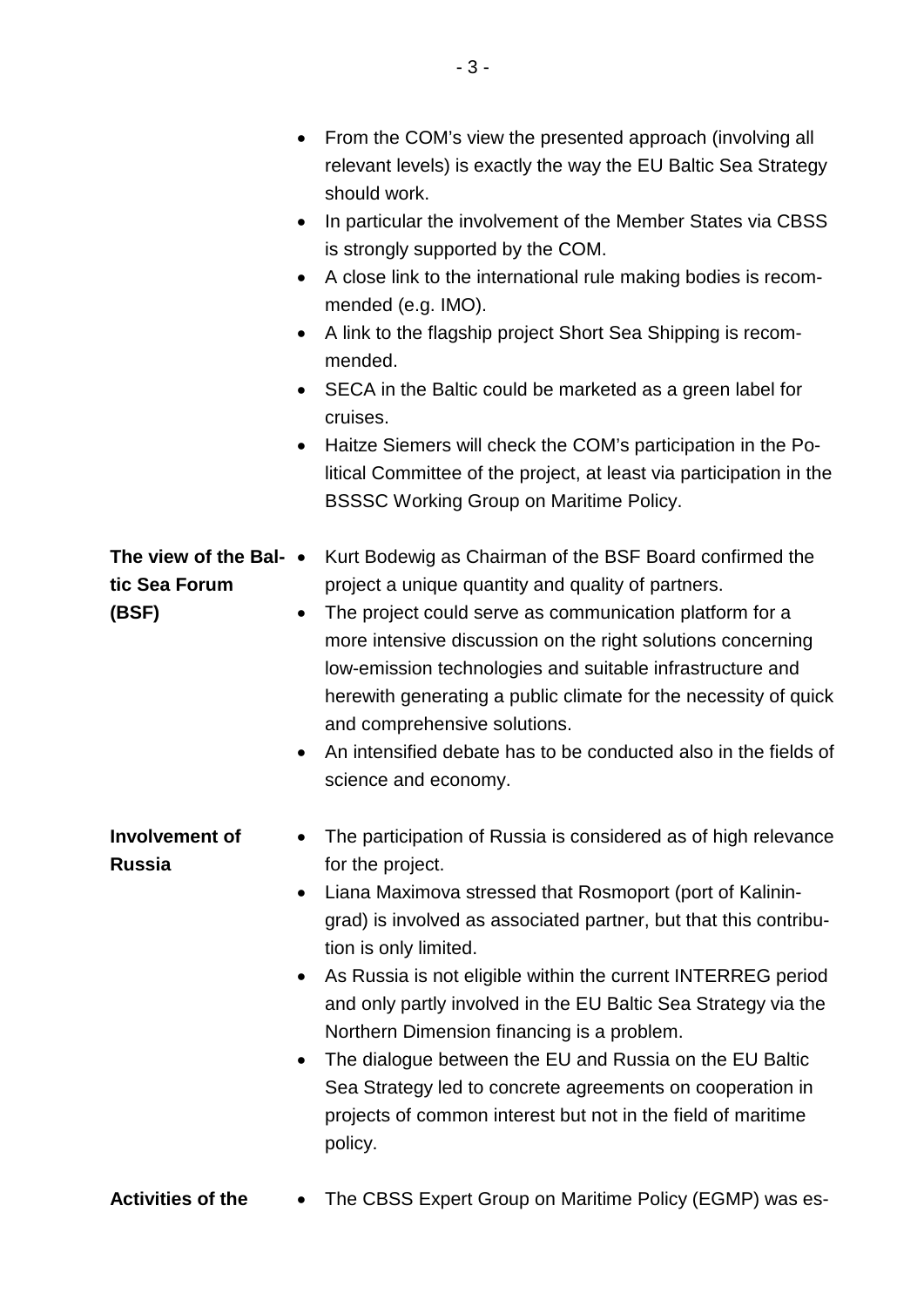**CBSS Expert Group on Maritime Policy (report Christer Pursiainen)**

tablished in June 2009 and got a mandate from the CBSS for three years, in November 2009 the  $1<sup>st</sup>$  meeting took place under Lithuanian chairmanship. The chairmanship is connected with the CBSS chairmanship and thus changes every year.

- The EGMP strives at cooperating with other Baltic Sea organizations dealing with maritime policy like BSSSC, BSPC, VASAB etc. There is a close cooperation with HELCOM also as both secretariats are situated in Helsinki.
- Christer Pursiainen (member of CBSS Secretariat in the EGMP) mentioned the role of Schleswig-Holstein and the BSSSC as initiator of the EGMP and outlined its tasks according to its Terms of Reference (ToR) and the current priorities under Norwegian chairmanship:
- A communication platform on maritime policy is established on the CBSS website. Link: [http://www.cbss.org/Economic-Development/virtual-communication-platform-on](http://www.cbss.org/Economic-Development/virtual-communication-platform-on-maritime-policy)[maritime-policy](http://www.cbss.org/Economic-Development/virtual-communication-platform-on-maritime-policy) During the Norwegian chairmanship it is planned to expand it into a virtual communication platform with interactive tools. A cooperation with the online European Maritime Forum of the EC is envisaged.
- According to the ToR the EGMP is involved in creating a maritime economy cluster in the BSR. A first workshop on this topic took place in May in Klaipeda. During the Norwegian chairmanship a focus will be laid on LNG.
- Activities to increase the use and distribution of LNG are a priority of the Norwegian chairmanship. A specific seminar will take place early in 2011, perhaps in cooperation with the BDF.
- Another priority of the EGMP is science cooperation. According to the ToR the EGMP is to initiate a network for marine science, R&D in the BSR. A focus is on the cooperation with BONUS. Also in this connection Norway sets a focus on the LNG-related scientific and R&D community in the BSR.
- According to the ToR the EGMP wants to initiate and accompany projects. The problem is financing, the EGMP is only able to give some seed money. Thus the dialogue with projects like CleanShip comes first, but the Norwegian chairmanship strives at concrete participation.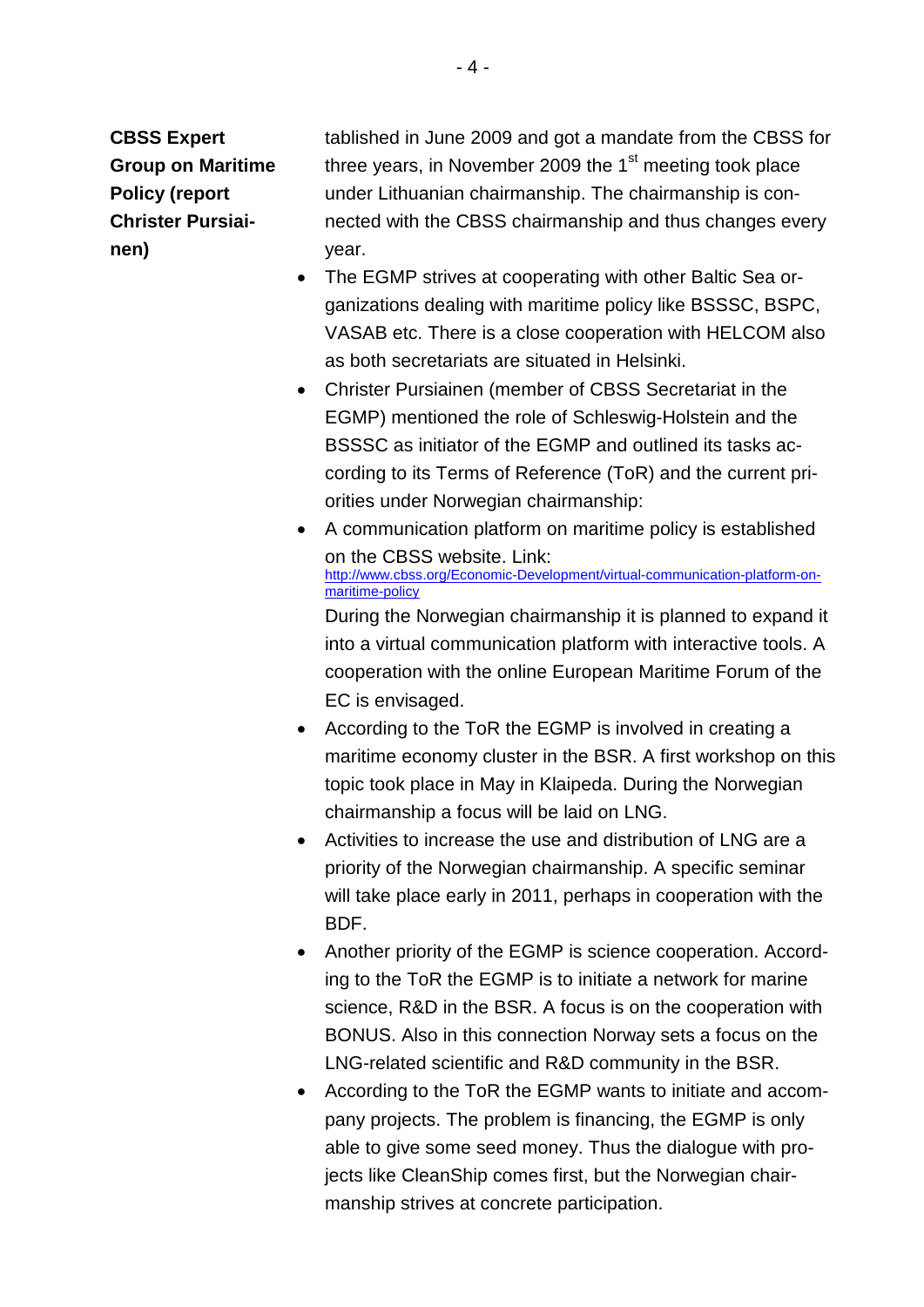- One priority of the resolution of the CBSS Ministerial meeting in June 2011 in Oslo will be maritime policy. **European Maritime Day 2011 in Gdansk** • Awareness raising about maritime issues is another priority of the EGMP. Christer Pursiainen reports that a side event is planned on the Maritime Day 2011 in Gdansk, perhaps in cooperation with BDF or BSPC.
	- Stefan Musiolik proposed a joint event of the maritime working groups of CBSS, BSSSC and BSPC in order to demonstrate strong and joint action.
	- Haitze Siemers outlined the preparations for the European Maritime Day 2011 which will be organized by the COM and Poland on May 19/20. The main motto of the conference will be the "human factor" of integrated maritime policy. Links between the European Maritime Policy and the EU Baltic Sea Strategy will be an important aspect the CBSS and BSSSC could contribute to.

## **Further points of interest** • Lars Friedrichsen reported on the report on Integrated Maritime Policy of MEP Gesine Meissner (meanwhile adopted by

the EP on 21 October) which comprises the EP position on shipping emissions. The EP calls for a European-wide solution for sulphur emission control areas (SECAs) in order to protect all European coasts similarly and to avoid a modal shift from sea to road. Link to the report: [http://www.europarl.europa.eu/sides/getDoc.do?pubRef=-//EP//TEXT+TA+P7-TA-](http://www.europarl.europa.eu/sides/getDoc.do?pubRef=-//EP//TEXT+TA+P7-TA-2010-0386+0+DOC+XML+V0//en)[2010-0386+0+DOC+XML+V0//en](http://www.europarl.europa.eu/sides/getDoc.do?pubRef=-//EP//TEXT+TA+P7-TA-2010-0386+0+DOC+XML+V0//en)

- He further referred to a study the COM recently published on the consequences of, inter alia, the MARPOL Annex VI regulations on the competitiveness of the shipping industry in the North and Baltic Sea Region. The study concludes that fears the additional costs for low-sulphur fuels will lead to competitive disadvantages and in the following to a trend from sea to road are not justifiable. Link to the study: [http://ec.europa.eu/environment/air/transport/pdf/sss\\_report.pdf](http://ec.europa.eu/environment/air/transport/pdf/sss_report.pdf)
- He further pointed out that the problem was also discussed on the informal meeting of the European Transport Ministers in Antwerp mid September. The Ministers agreed to monitor developments and evaluate possible responses which should be based on increasing efficiency, including port efficiency, and